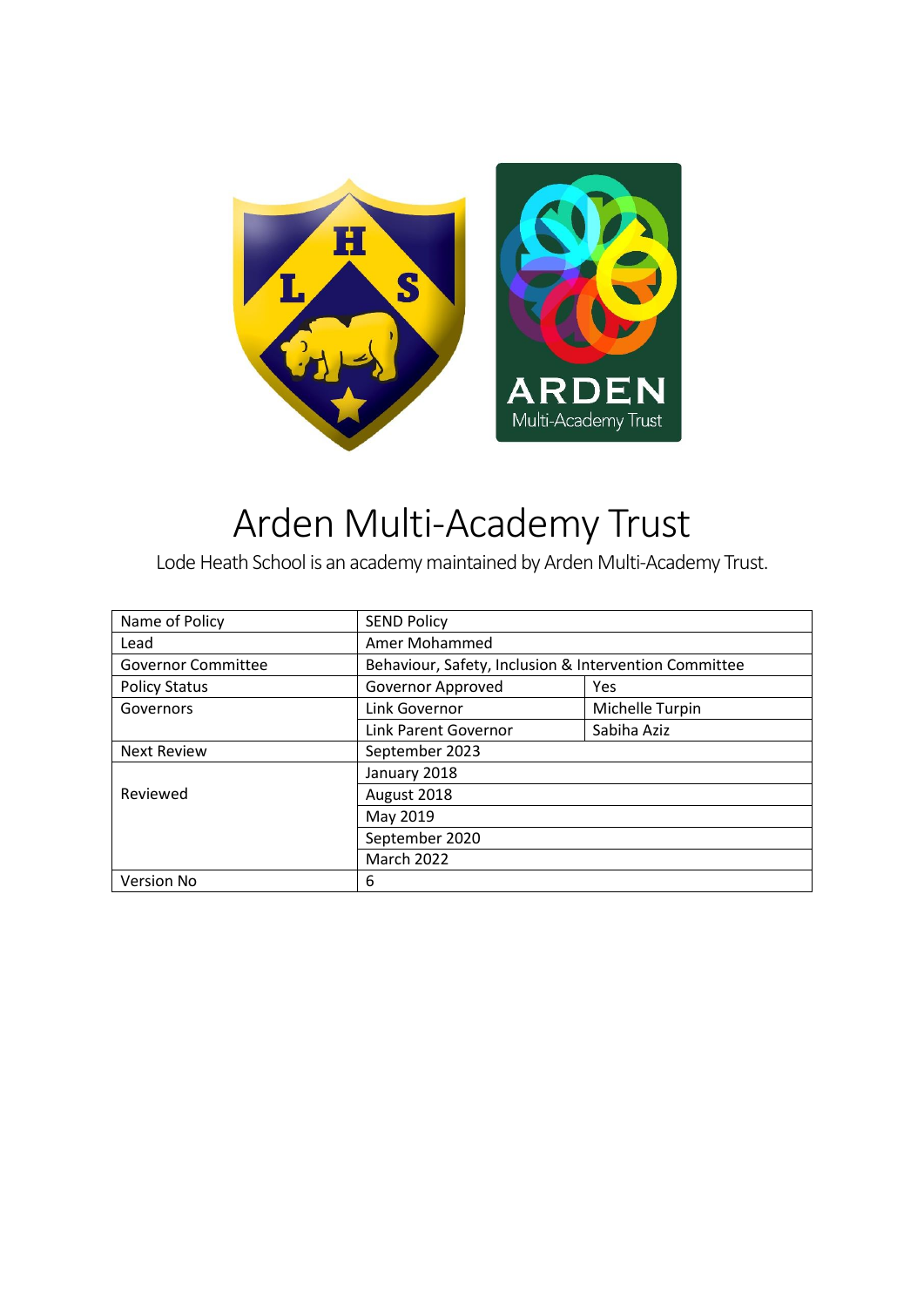## Lode Heath School Special Educational Needs and Disability (SEND) Policy

In Solihull all schools are encouraged to provide appropriate support for those children with special educational needs and disabilities (SEND) who live in their area. In this school we support all children to achieve well throughout their school life. Every pupil with SEN and disability in this inclusive school has an entitlement to fulfil his/her potential. This is achieved by ensuring the health and well-being of all pupils as well as supporting them to make academic progress. We work in partnership with parents and carers, other schools, the local community and external support services and providers. These outcomes are embraced in every aspect of school life; personalised teaching and learning approaches; access to technology across the curriculum; flexible learning pathways and out of hours learning activities; support for emotional well-being; flexible timetables; assessment systems that engage pupils in having a say about their progress and additional provision.

Our specific aims and aspirations for children with special educational needs are:-

- Be treated as individuals where their individual needs, interests and aptitudes are recognised.
- Be entitled to have an emerging or evident special educational need identified and assessed.
- Be provided with opportunities for continued growth and development so that they can increase their self-esteem and become confident
- Receive a balanced curriculum in both content and style of delivery which allow them to make informed choices as they progress beyond the school.
- Be encouraged to achieve their full potential, whatever their abilities.
- Be encouraged to learn through a range of enjoyable and stimulating experiences in an atmosphere where students feel valued, encouraged and safe.
- Learn to take an increasing responsibility for their own learning and actions so that they will be equipped to deal with life after school.
- Be encouraged to see education as a life-long process to the benefit of all aspects of their life.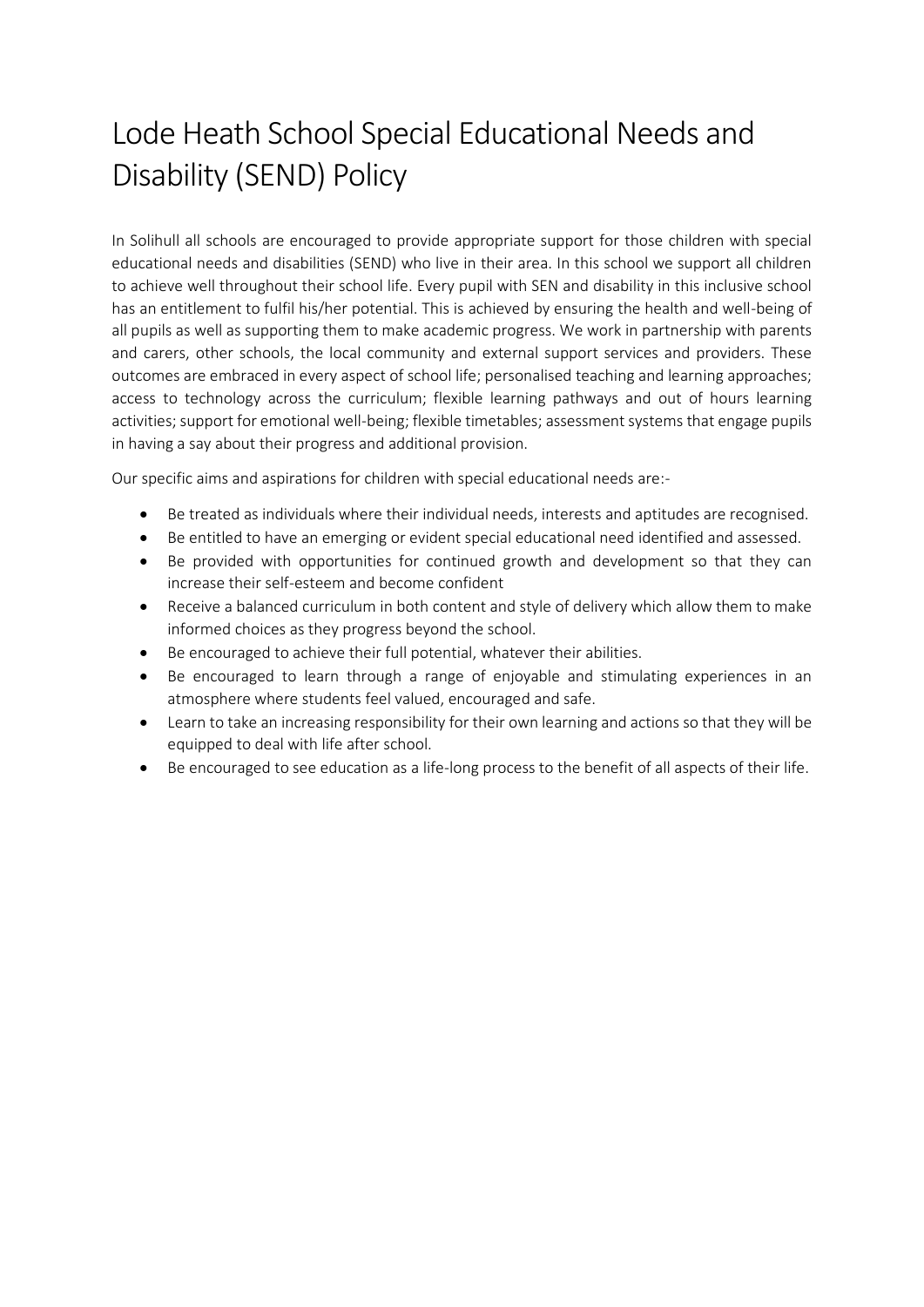## Special Educational Needs and Disability (SEND) Policy

#### Aims of the SEND Policy:

- (1) To ensure that children and young people with SEND engage in the full range of activities offered by the school alongside pupils who do not have SEND.
- (2) To make reasonable adjustments for those with a disability by taking action to increase access to the curriculum and the environment
- (3) To make every effort to secure special educational provision for pupils for whom this is required, that is "additional to and different from" that provided within the differentiated curriculum.
- (4) To ensure a high level of staff expertise to meet pupil need, through well-targeted continuing professional development.
- (5) To work in partnership with the Local Authority and outside agencies included health professionals.
- (6) To work in partnership with parents/carers and children in order to help them to be the best they can be.

#### What are special educational needs (SEN) or a disability?

At our school we use the definition for SEN and for disability from the SEND Code of Practice (2014). This states:-

"SEN: A child or young person has special educational needs if he or she has a learning difficulty or a disability which calls for special educational provision to be made for him or her. A learning difficulty or disability is a significantly greater difficulty in learning than the majority of others of the same age. Special educational provision means educational or training provision that is additional to, or different from, that made generally for others of the same age in a mainstream setting in England.

Disability: Many children and young people who have SEN may have a disability under the Equality Act 2010 – that is '…a physical or mental impairment which has a long-term and substantial adverse effect on their ability to carry out normal day to day activities.' This definition includes sensory impairments such as those affecting sight or hearing and long-term health conditions such as asthma, diabetes, epilepsy and cancer.

#### <https://www.gov.uk/government/publications/send-code-of-practice-0-to-25>

#### How does our school know if children have special educational needs and need extra help?

We know children need help if:-

Concerns are raised by parents/carers, teachers or the child's previous school or setting, or from information from the Local Authority or outside support agency regarding a child's level of progress or inclusion.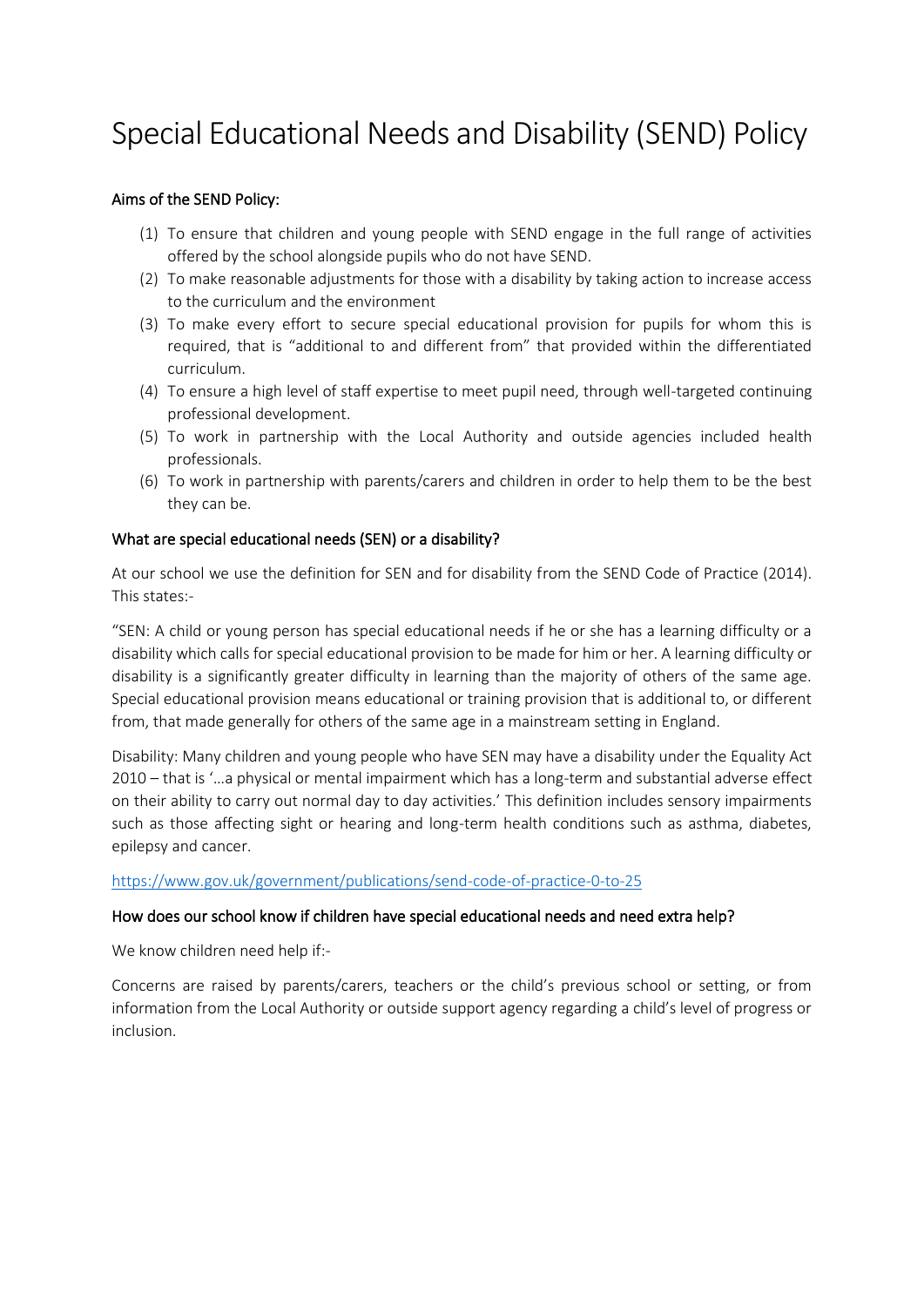Observation of the pupil indicates that they have additional needs in one or more of the four broad areas of need as described in the code of practice for SEND:-

- 1. Communication and interaction
- 2. Cognition and learning
- 3. Social, mental and emotional health
- 4. Sensory/physical

Whole school tracking of outcomes indicates concern about progress or general well-being.

#### What should a parent do if they think their child may have special educational needs?

If parents have concerns relating to their child's learning then please discuss these initially with your child's teacher/subject teacher/form tutor. This then may result in a referral to the school SENCO whose name is Mr A Mohammed and whose contact details are 0121 704 1421 amohammed@lodeheath.org.uk.

All parents will be listened to. Their views and their aspirations for their child will be central to the assessment and provision that is provided by the school.

The kinds of special educational needs for which provision is made at the school:

Children and young people with SEN have different needs, but all children with SEND are welcomed at our school, in line with the school admissions policy. If a place is available, we will undertake to use our best endeavours, in partnership with parents, to make the provision required to meet the SEND of pupils at this school.

For children with an Education, Health and Care Plan (EHCP) or a statement of special educational need, parents have the right to request a particular school and the Local Authority must comply with that preference and name of the school or college in the Education, Health and Care Plan unless:- it would be unsuitable for the age, ability, aptitude or SEN of the child or young person, or the attendance of the child or young person there would be incompatible with the efficient education of others, or the efficient use of resources.

Before making the decision to name our school in a child's EHCP, the Local Authority will send the governing body a copy of the EHCP and then consider their comments very carefully before a final decision on placement is made. In addition, the Local Authority must also seek the agreement of school where the draft EHCP sets out any provision to be delivered on their premises that have been secured through a direct payment (personal budget).

Parents of a child with an EHCP also have the right to seek a place at a special school if they consider that their child's needs can be better met in specialist provision.

#### How will the school support a child with SEND?

All pupils will be provided with high quality teaching that is differentiated to meet the diverse needs of all learners.

Pupils with a disability will be provided with reasonable adjustments (such as auxiliary aids and services) to overcome any disadvantage experienced in schools and increase their access to the taught curriculum.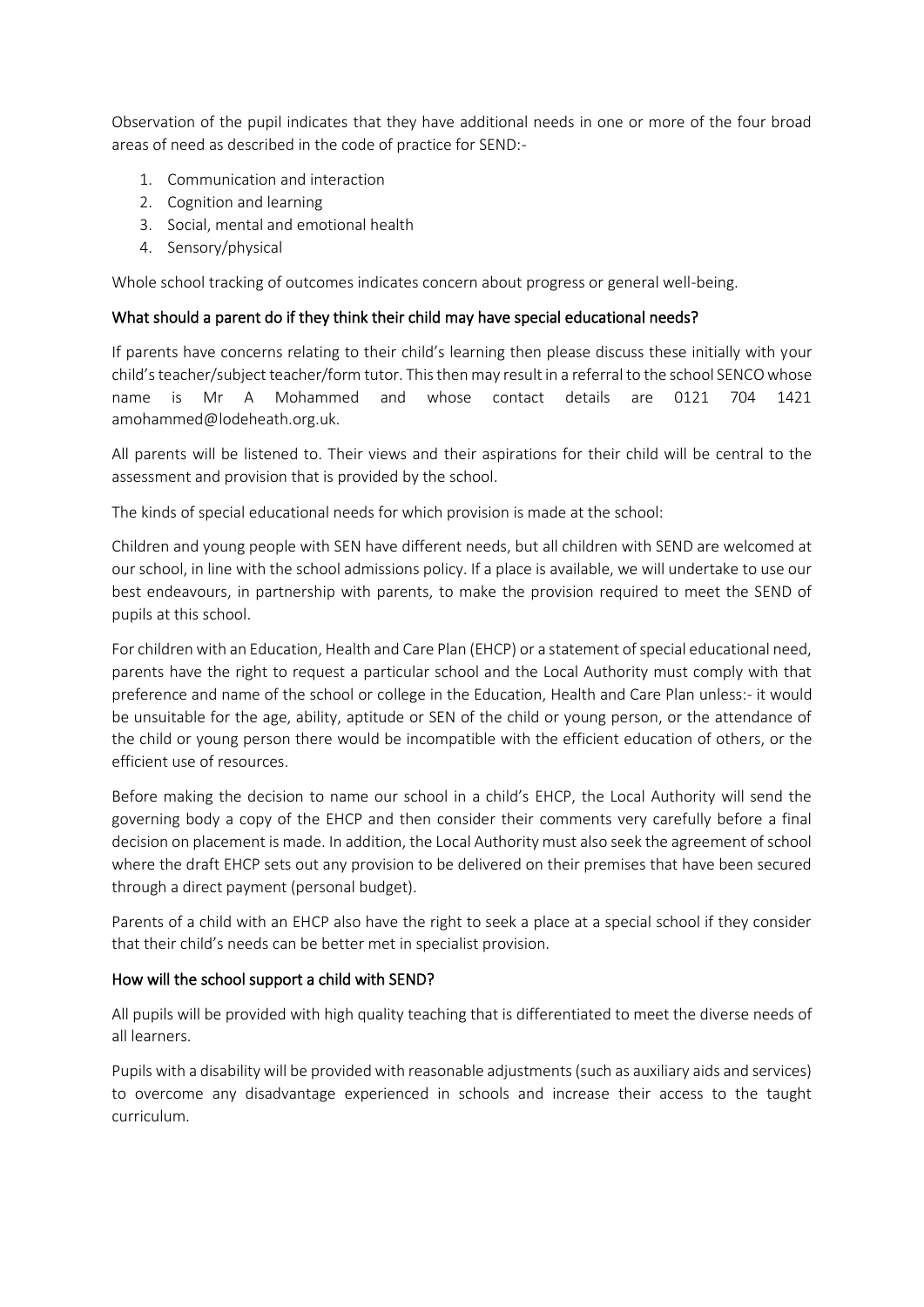The quality of classroom teaching provided to pupils with SEND is monitored through a number of processes that includes:-

- (1) Classroom observations by the senior leadership team, the SENCO, external verifiers;
- (2) Ongoing assessment of progress made by pupils with SEND;
- (3) Work sampling and scrutiny of planning to ensure effective matching of work to pupil need;
- (4) Teacher meetings with the SENCO to provide advice and guidance on meeting the needs of pupils with SEND;
- (5) Pupil and parent feedback on the quality and effectiveness of interventions provided;
- (6) Attendance and behaviour records

All pupils have individual curriculum targets set in line with national outcomes to ensure ambition. Parents are informed of these via the reporting system and also at events such as Parents' Evenings.

Pupils' attainments are tracked using the whole school tracking system and those failing to make expected levels of progress are identified. These pupils are then discussed in termly progress meetings that are undertaken between the class/subject teacher and a member of the Senior Leadership team and if appropriate, the pupil themselves.

Additional action to increase the rate of progress will then be identified and recorded that will include a review of the impact of the differentiated teaching being provided to the child, and if required, provision to the teacher of additional strategies to further support the success of the pupil.

If we consider at this stage that special educational provision is required, we will contact parents to discuss this.

#### Action relating to SEN support will follow an assess, plan, do and review model:

- 1. Assess: Data on the pupil held by the school will be collated by the class/subject teacher in order to make an accurate assessment of the pupil's needs. Parents will always be invited to this early discussion to support the identification of action to improve outcomes.
- 2. Plan: If review of the action taken indicates that "additional to and different from" support will be required, then the views of all involved including the parents and the pupil, will be obtained and appropriate evidence-based interventions identified, recorded and implemented by the class/subject teacher with advice from the SENCO.
- 3. Do: SEND support will be recorded on a plan that will identify a clear set of expected outcomes, which will include stretching and relevant academic and developmental targets (this may include for young people targets around preparing for adulthood) that take into account parents' aspirations for their child. Parents and the pupil will also be consulted on the action they can take to support attainment of the desired outcomes. This will be recorded and a date made for reviewing attainment.
- 4. Review: Progress towards these outcomes will be tracked and reviewed termly with the parents and the pupil.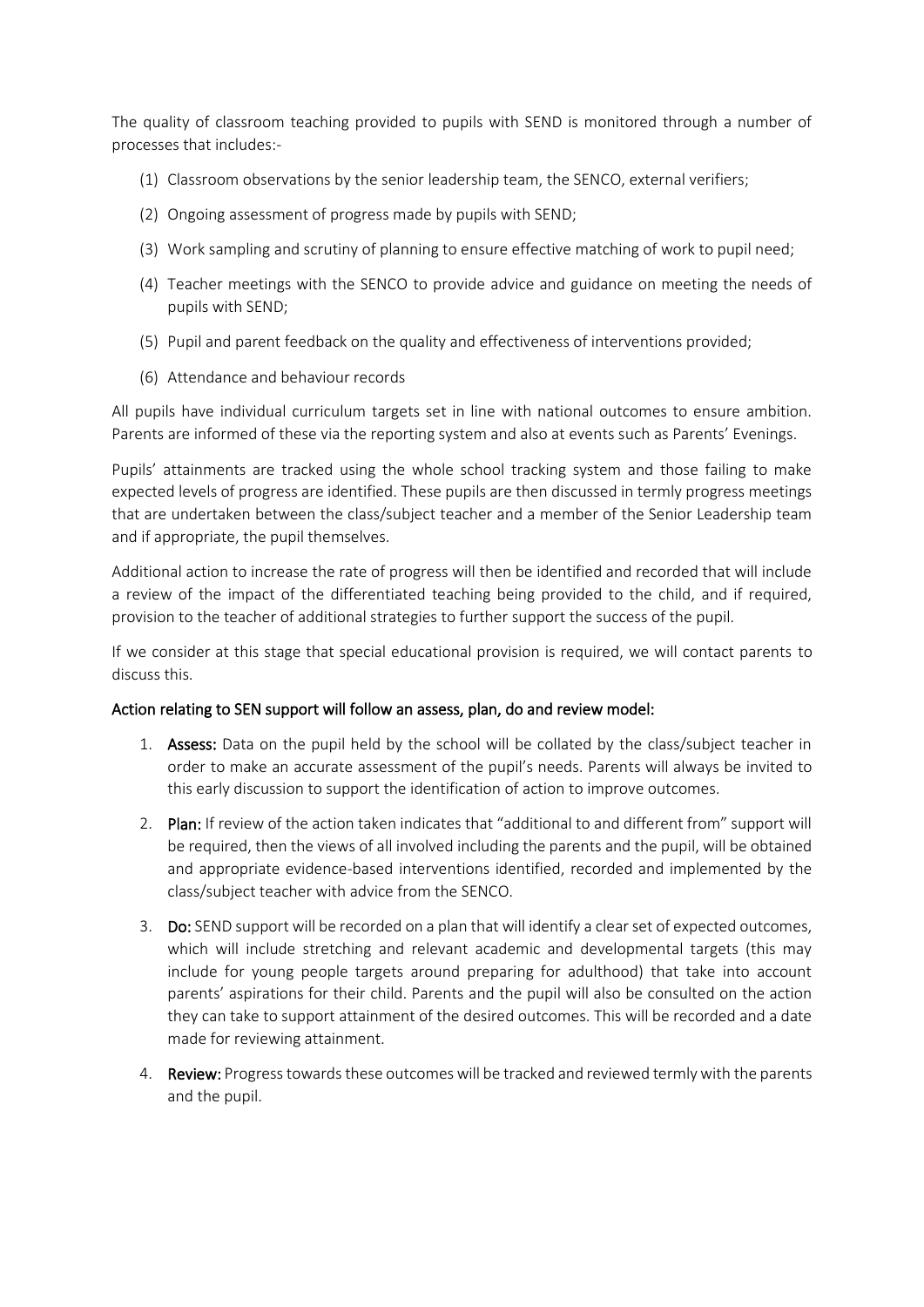As a result of the review process we may decide to involve outside agencies for specialist support. The range of agencies that come into school can be found in the school's local offer (SEND information report). The school will involve external agencies as appropriate including health and social services, community and voluntary organisations for advice on meeting the needs of pupils with SEND and in further supporting families.

For a very small percentage of pupils, whose needs are significant and complex and the SEND support required to meet their needs cannot be provided from within the school's own resources, a request will be made to the Local Authority to conduct an assessment of education, health and care needs. This may result in an Education, Health and Care Plan (EHCP) being created.

## How will the curriculum be matched to each child's needs?

Teachers plan using pupils' achievement levels, differentiating tasks to ensure progress for every pupil in the classroom. When a pupil has been identified as having special educational needs, the curriculum and the learning environment will be further adapted by the class teacher to reduce barriers to learning and enable them to access the curriculum more easily. These adaptations may include strategies suggested by the SENCO and/or external specialists. In addition if it is considered appropriate, pupils may be provided with specialised equipment or resources such as ICT and/or additional adult help. All actions taken by the class teacher will be recorded and shared with parents.

## How will parents know how their child is doing?

Insight and Lode Heath School's SEND information Report. The school will communicate each child's progress three times a year to parents/carers via Insight. This will show your child's current and target levels as well as reporting on their Learning P.R.I.D.E. and Behaviour for Learning. Heads of Department, Heads of Year and the SEND department will monitor and review your child's levels and identify any subjects where your child is not making the right amount of progress. We will then put an intervention in place. At the next reporting time we will check whether right progress has been made. We give reports to the governors who check and review the work of all departments, including SEND.

We welcome the involvement of parents/carers and want to keep you up to date and involved with your child's progress. We do this through parents evenings; notes in planners; email; telephone calls; appointments made with individual teachers; Annual Reviews/termly reviews (for those on the SEND register). The school provides information for parents through newsletters, information on the website and Insight; Open/Information days; Parents Evenings and letters home. Curriculum topics and resources are published on Insight for parents to access.

Attainments towards the identified outcomes will be shared with parents termly through feedback regarding SEND support reviews but also through the school reporting system and Parents Evenings.

Parents may also find the home-school diary a useful tool to use to communicate with school staff on a more regular basis.

Parents are encouraged to arrange an appointment to discuss their child's progress with the class/subject teacher, the SENCO, a member of the senior leadership team at any time when they feel concerned or have information they feel they would like to share that could impact on their child's success. Please contact the school office who will arrange this appointment for you. The contact number is 0121 704 1421.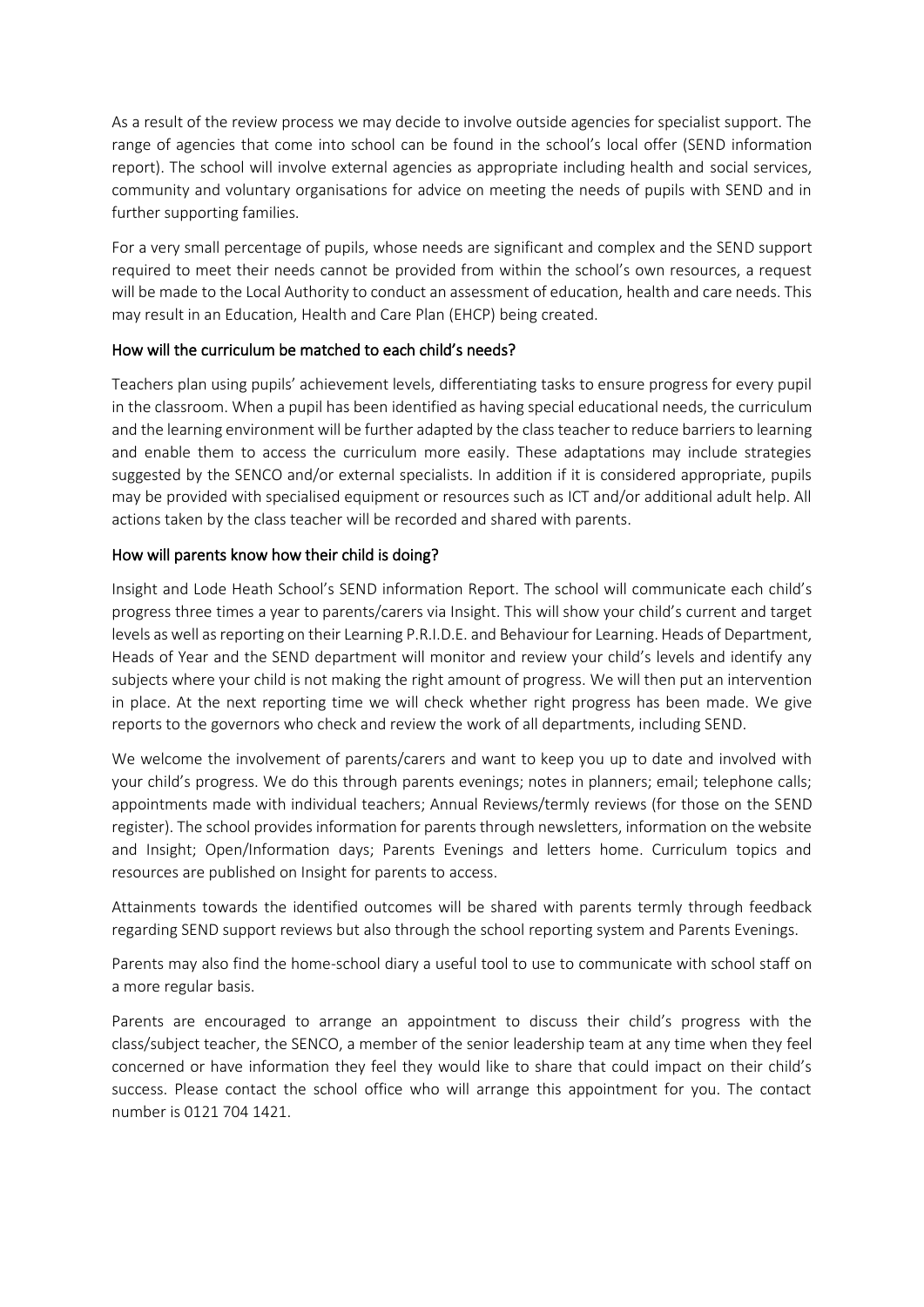## How will parents be helped to support their child's learning?

Please look at the school website. It can be found at www.lodeheathschool.co.uk and includes links to websites and resources that we have found useful in supporting parents to help their child learn at home. The class/subject teacher or SENCO may also suggest additional ways of supporting your child's learning.

The school organises a number of parent workshops during the year. These are advertised in the school newsletter and on our website and aim to provide useful opportunities for parents to learn more about how to support your child's learning.

## What support will there be for children's overall well-being?

The school offers a wide variety of pastoral support for children. These include:-

An evaluated Character and Personal Development (CPD) programme that aims to provide pupils with the knowledge, understanding and skills they need to enhance their emotional and social knowledge and well-being. Please visit our website to see the topics that are included within this area of the curriculum.

Pupil and Parent voice mechanisms are in place and are monitored for effectiveness by the Governor for responsibility for this area.

Small group evidence-led interventions to support pupil's well-being are delivered to targeted pupils and groups. This aims to support and improve interaction skills, emotional resilience and well-being.

Pupils who find outside class times difficult are provided with alternative small group opportunities within the school and action is taken to develop their social interaction skills.

The school has gained Healthy School status which evidences the work undertaken within the school to support pupils' well-being and mental health.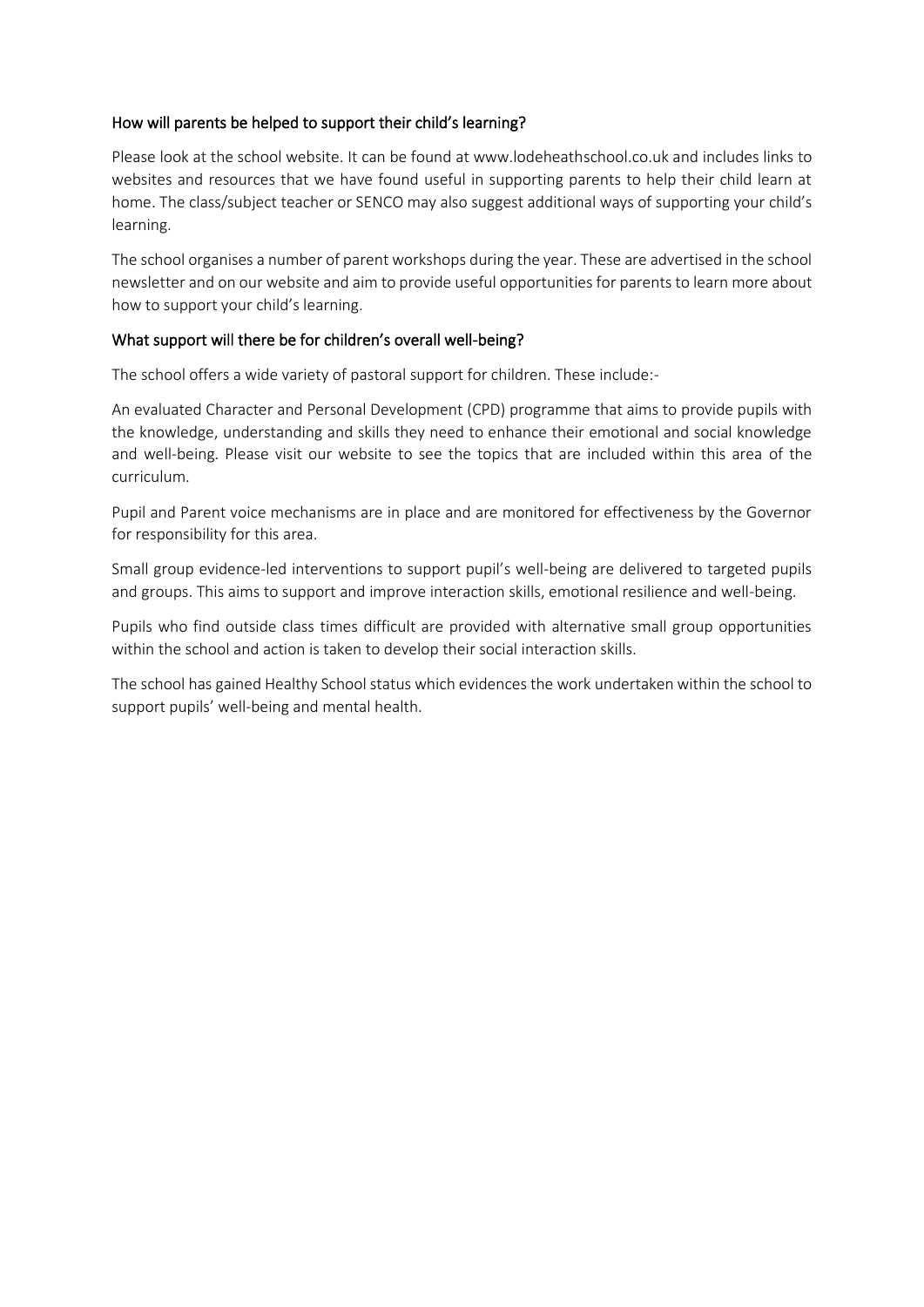## What training do the staff supporting children and young people with SEND undertake?

This may be covered in your school's information report and will be school specific. In the last two years school staff have received a range of training at three levels awareness, enhanced and specialist. Awareness training has been provided to all staff on:-

How to support pupils on the autistic spectrum

- How to support pupils with behavioural difficulties
- How to work with severely visually impaired students
- How to support students with Autism
- Wheelchair users in school
- Level 1 AET training to all staff
- Manual Handling
- Selective Mutism
- Physical disabilities
- The school has regular visits from SEND specialist teachers and the Behaviour Support Team who provide advice to staff to support the success and progress of individual pupils
- The Governor with specific responsibility for SEND has completed the SEND Governor training

#### How will my child be included in activities outside the classroom including school trips?

- Risk assessments are carried out and procedures are put in place to enable all children to participate in all school activities.
- The school ensures it has sufficient staff expertise to ensure that no child with SEND is excluded from any school provided activity.

#### How accessible is the school environment?

In the last three years the following adaptations have been made to the school environment:-

- Disabled parking spots marked and located next to the school reception and in the rear car park
- Ramps have replaced the steps into school to ensure the site is accessible to all
- Three toilets have been adapted to ensure accessibility for visitors with a disability
- A medical room has been provided in order to enable a safe place for insulin testing/injections
- Platform lifts for wheelchairs
- Wet room with specialist toilet, changing table and hoist lift has been constructed to access the First floor English corridor.
- Our Accessibility Plan (statutory requirement) describes the actions the school has taken to increase access to the environment, the curriculum and printed information is available via the school website.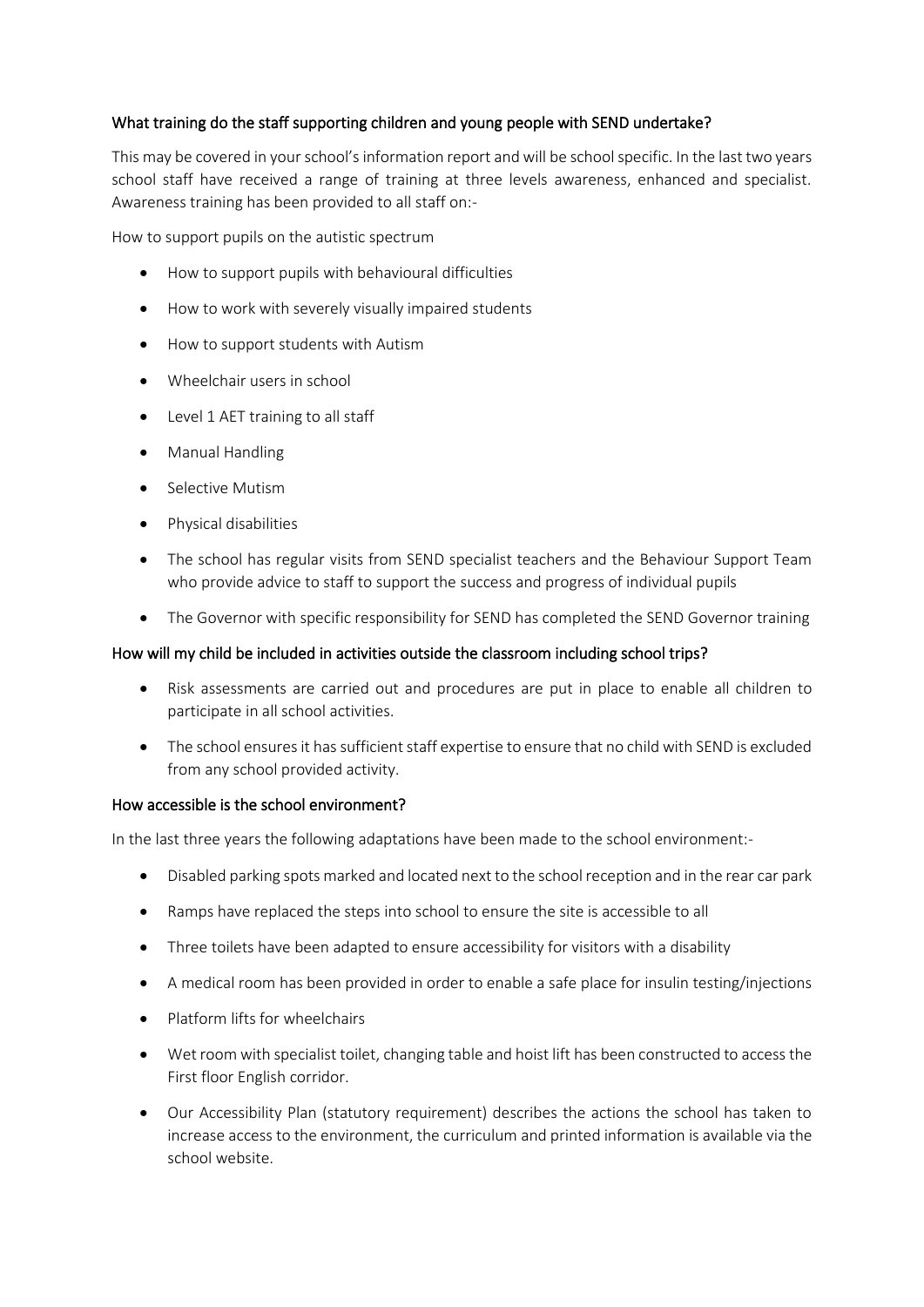## How will the school prepare/support my child when moving classes or joining or transferring to a new school?

A number of strategies are in place to enable effective pupils' transition. These include:-

On entry:

- A planned introduction programme is delivered in the Summer term to support transfer for pupils starting school in September.
- Parents/carers are invited to a meeting at the school and are provided with a range of information to support them in enabling their child to settle into the school routine.
- The SENCOwill meet with new parents of pupils who are known to have SEND to allow concerns to be raised and solutions to any perceived challenges to be located prior to entry on parents' request.
- If pupils are transferring from another setting, the previous school records will be requested immediately.
- A "More Vulnerable" day will be offered to a small number of SEND students before the official taster day.

#### Transition to the next school, preparation for adulthood and independent living.

For our Primary students moving to secondary school:

- The transition programme in place for pupils provides a number of opportunities for pupils and parents to meet staff in the new school.
- These opportunities are further enhanced for pupils with SEND.
- The annual review in Y5 for pupils with a statement of educational need or an EHCP begins the process where parents are supported to make decisions regarding secondary school choice.
- Parents will be encouraged to consider options for the next phase of education and the school will involve outside agencies, as appropriate, to ensure information provided is comprehensive but accessible.
- Accompanied visits to other providers may be arranged as appropriate.
- For pupils transferring to local schools, the SENCOs of both schools will meet to discuss the needs of pupils with SEND in order to ensure a smooth transition.
- The records of pupils who leave the school mid-phase will be transferred within five working days of the parents notifying their child has been enrolled at another school.

#### After school:

• The school adheres to the guidance in Careers guidance and inspiration in schools: Statutory guidance for governing bodies, school leaders and school staff April 2014. https://www.gov.uk/government/publications/careers-guidance-provision-for-young-peoplein-schools. This places a duty on schools to secure independent careers guidance for all Y8-Y13 pupils. This guidance includes information on the range of education or training options, including apprenticeships and other vocational pathways. In this school, careers education is organised by Gareth Davies.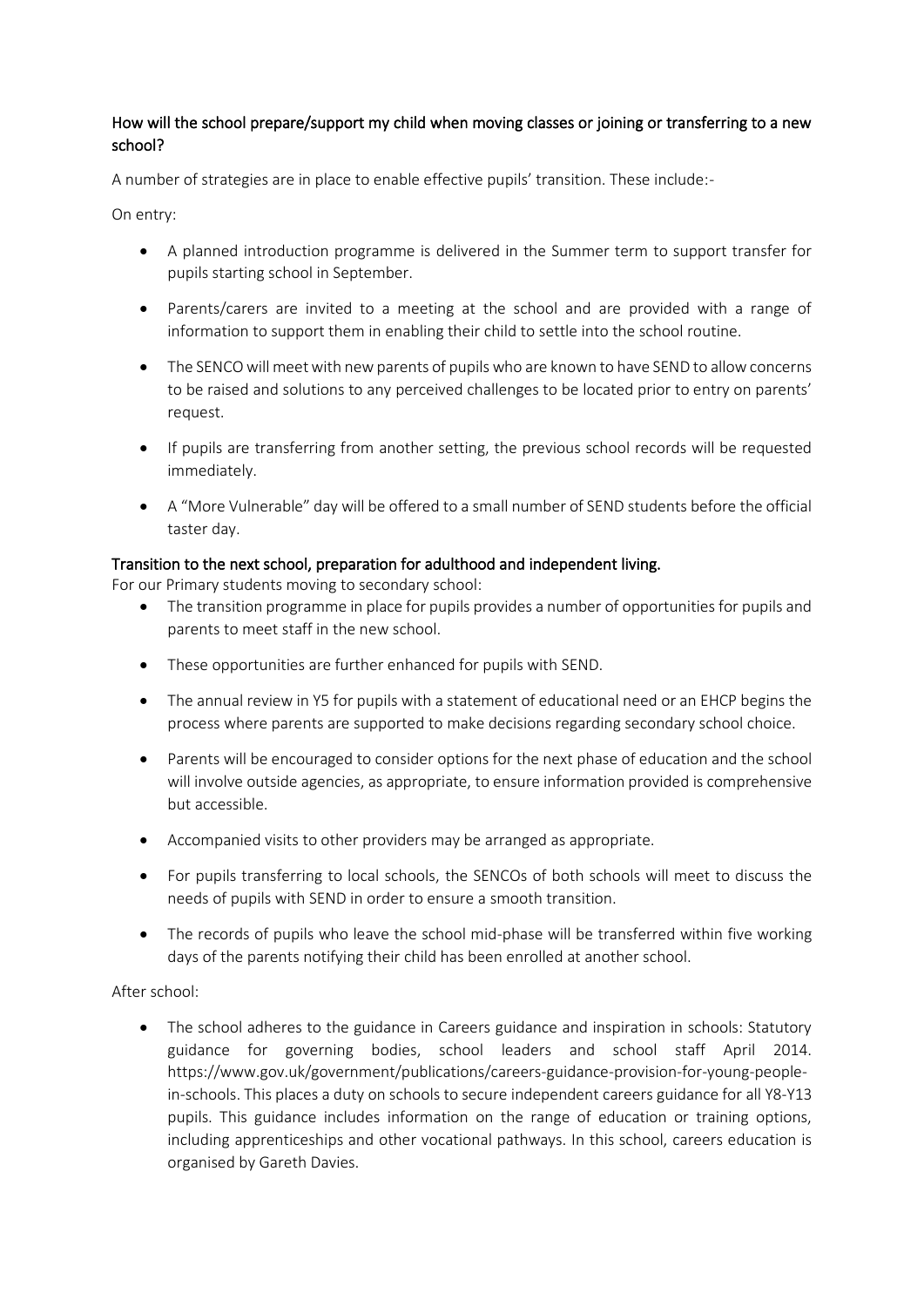- Parents may like to use the website of the National Careers Service that offers information and professional advice about education, training and work to people of all ages. https://nationalcareersservice.direct.gov.uk or examine options identified in the local offer published by the Local Authority which sets out details of SEND provision – including the full range of post-16 options – and support available to children and young people with SEND to help them prepare for adulthood, including getting a job.
- Where a student has an EHCP, all reviews of that plan from Year 9 at the latest and onwards, will include a focus on preparing for adulthood, including employment, independent living and participation in society.

In Solihull all young people with statements of SEND or Education Health and Care Plans will receive support from the Solihull Specialist Careers Service.

## How are the school's resources allocated and matched to children's special educational needs?

The school receives funding to respond to the needs of pupils with SEND from a number of sources that includes:-

(1) A proportion of the funds allocated per pupil to the school to provide for their education called the Age Weighted Pupil Unit.

(2) The Notional SEN budget. This is a fund devolved to schools to support them to meet the needs of pupils with SEND.

(3) The Pupil Premium funding provides additional funding for pupils who are claiming Free School Meals, who are in the care of the Local Authority or whose parents are in the Armed Services.

(4) For those pupils with the most complex needs, the school may be allocated additional educational needs funding from the Local Authorities High Needs SEND Funding allocation. This funding is then used to provide the equipment and facilities to support pupils with special educational needs and disabilities. These target the broad areas of need:-

- Cognition and learning
- Behavioural, emotional and social
- Communication and interaction
- Sensory and/or physical

## How is the decision made about how much support each child will receive?

- For pupils with SEND but without a statement of educational need/EHCP, the decision regarding the support provided will be taken at joint meetings with the SENCO, class teacher and parent.
- For pupils with a statement of educational need/EHCP, this decision will be reached in agreement with parents when the EHCP is being produced or at an annual review.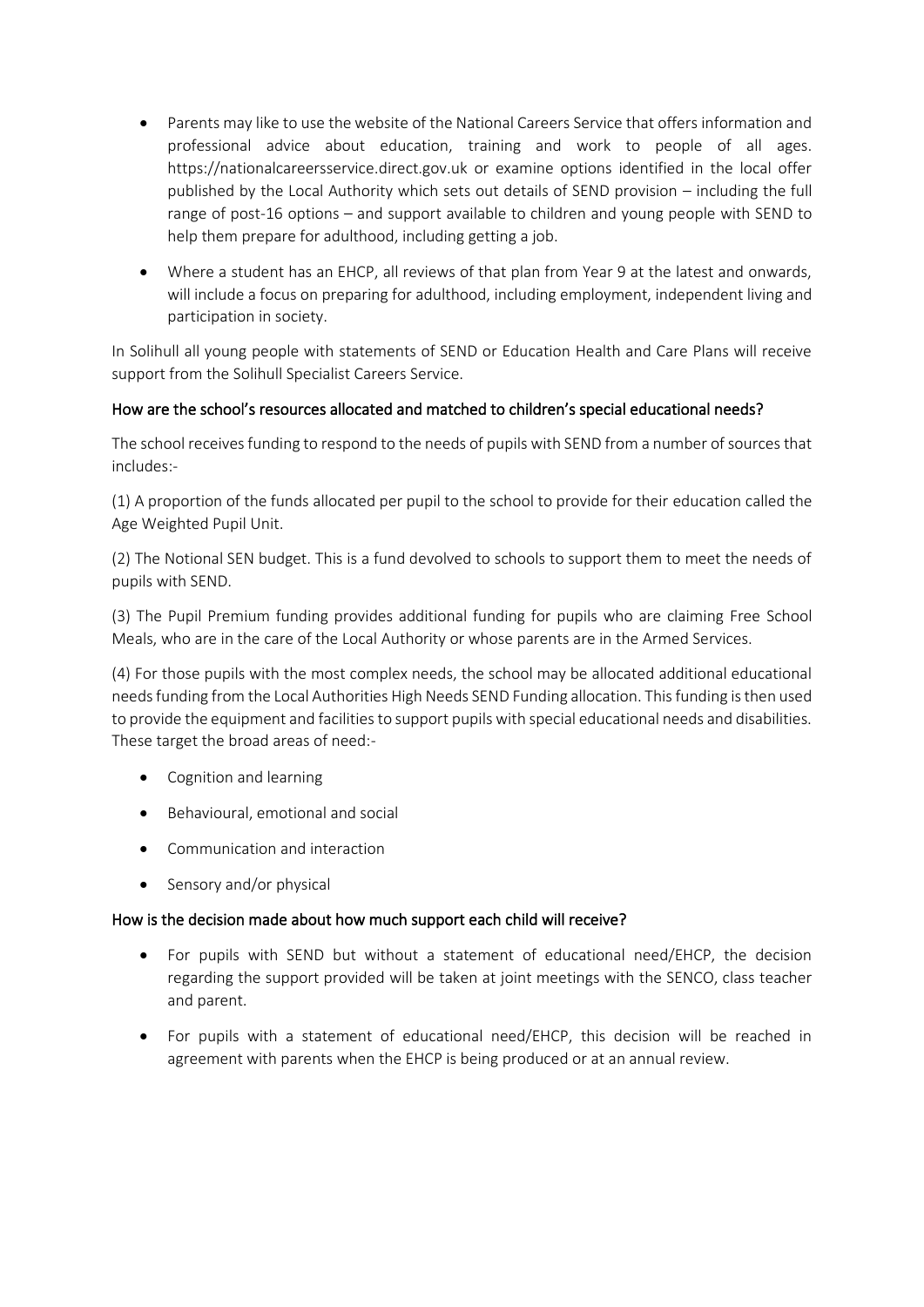## How will I be involved in discussions about and planning for my child's education?

This will be through:-

- discussions with the class teacher, SENCO or Senior Leadership Team member;
- during parents' evenings;
- meetings with support and external agencies.

### Who can I contact for further information or if I have any concerns?

If you wish to discuss your child's special educational needs or are unhappy about any issues regarding the school's response to meeting these needs, please contact the following:-

- Your child's class teacher;
- The SENCO A Mohammed
- The Headteacher L Suddon

## Information on where the Local Authority's Local Offer can be found;

Solihull's Local Offer can be found via this link:-

#### <http://socialsolihull.org.uk/localoffer/>

## The Special Educational Needs and Disability Regulations 201

Schedule 1: Information to be included in the SEND information report – in Solihull this is also known as the school's SEN Offer.

The kinds of special educational needs for which provision is made at the school.

2. Information, in relation to mainstream schools and maintained nursery schools, about the school's policies for the identification and assessment of pupils with special educational needs.

3. Information about the school's policies for making provision for pupils with special educational needs whether or not pupils have EHC

Plans, including:-

(a) how the school evaluates the effectiveness of its provision for such pupils;

(b) the school's arrangements for assessing and reviewing the progress of pupils with special educational needs;

(c) the school's approach to teaching pupils with special educational needs;

(d) how the school adapts the curriculum and learning environment for pupils with special educational needs;

(e) additional support for learning that is available to pupils with special educational needs;

(f) how the school enables pupils with special educational needs to engage in the activities of the school (including physical activities) together with children who do not have special educational needs; and